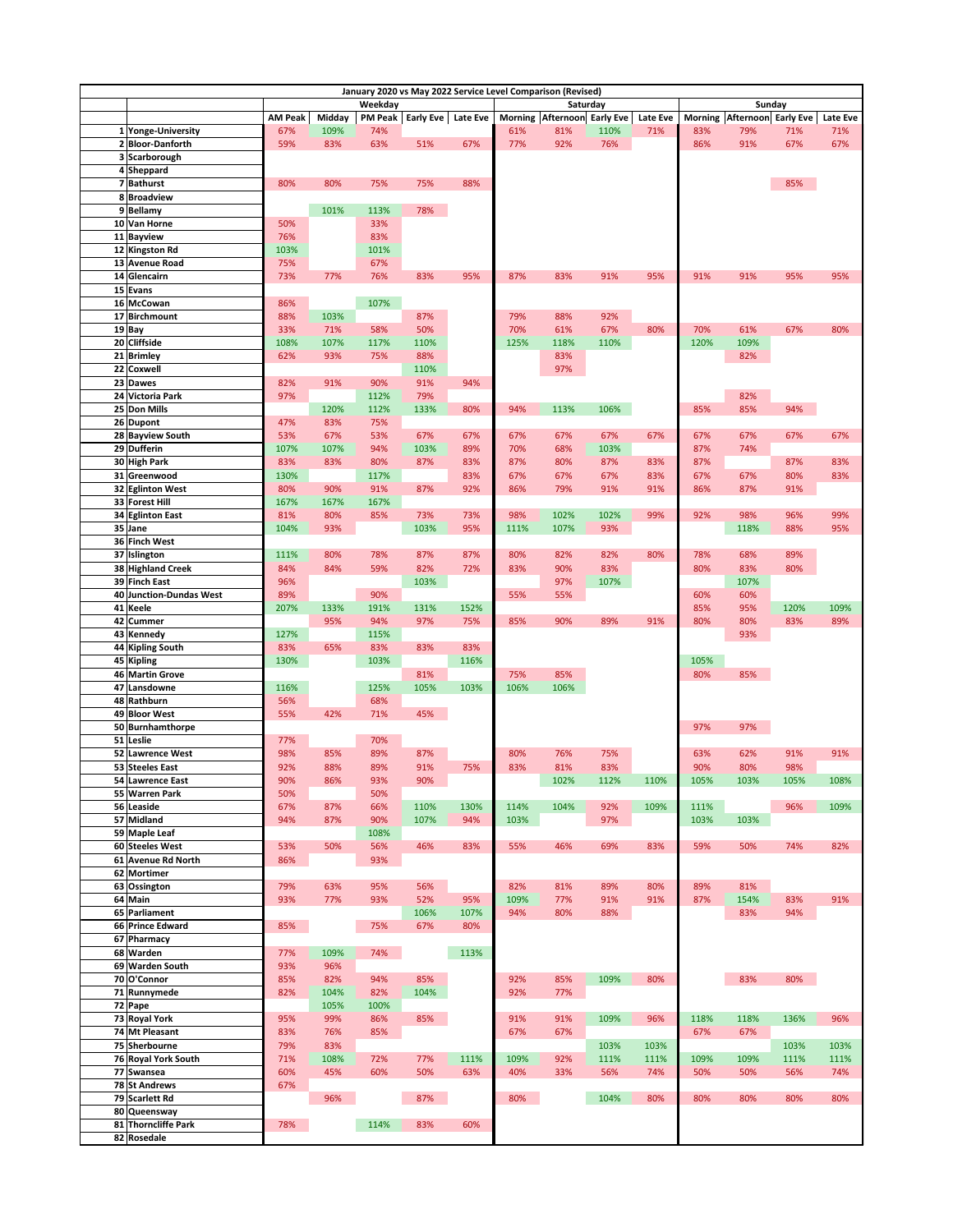|     | January 2020 vs May 2022 Service Level Comparison (Revised) |                |                   |                |                                |            |             |             |                                        |            |              |                                        |             |             |
|-----|-------------------------------------------------------------|----------------|-------------------|----------------|--------------------------------|------------|-------------|-------------|----------------------------------------|------------|--------------|----------------------------------------|-------------|-------------|
|     |                                                             |                |                   | Weekday        |                                |            |             |             | Saturdav                               |            |              | Sunday                                 |             |             |
|     |                                                             | <b>AM Peak</b> | Midday            |                | PM Peak   Early Eve   Late Eve |            |             |             | Morning Afternoon Early Eve   Late Eve |            |              | Morning Afternoon Early Eve   Late Eve |             |             |
|     | 83 Jones                                                    |                |                   | 108%           |                                |            |             |             |                                        |            |              |                                        |             |             |
|     | 84 Sheppard West<br>85 Sheppard East (E of Don Mills)       |                |                   |                |                                | 110%       |             | 80%         | 80%                                    |            |              | 85%                                    |             |             |
|     | 85 Sheppard East (W of Don Mills)                           |                |                   |                |                                |            |             |             |                                        |            |              |                                        |             |             |
|     | 86 Scarborough                                              | 120%           | 89%               | 160%           | 95%                            | 95%        | 95%         | 93%         | 127%                                   | 106%       |              | 94%                                    |             | 111%        |
|     | 87 Cosburn                                                  | 67%            |                   | 72%            |                                |            |             |             |                                        |            |              |                                        |             |             |
|     | 88 South Leaside                                            | 93%            |                   | 63%            |                                |            |             |             |                                        |            |              |                                        |             |             |
|     | 89 Weston                                                   | 75%            | 110%              | 116%           |                                | 105%       |             | 111%        |                                        | 111%       | 105%         |                                        |             |             |
|     | 90 Vaughan                                                  | 67%            |                   |                |                                |            |             |             |                                        |            |              |                                        |             |             |
|     | 91 Woodbine                                                 | 92%            |                   | 93%            | 96%                            |            | 92%         | 92%         | 83%                                    | 67%        | 96%          | 96%                                    | 87%         | 67%         |
|     | 92 Woodbine South                                           |                |                   |                |                                |            | 240%        | 240%        | 171%                                   | 200%       | 240%         | 240%                                   | 171%        | 200%        |
|     | 93 Parkview Hills                                           |                | 83%               |                |                                | 80%        | 80%         | 80%         | 80%                                    | 80%        | 80%          | 80%                                    | 80%         | 80%         |
|     | 94 Wellesley                                                | 75%            | 75%               |                | 83%                            | 71%        | 80%         | 81%         |                                        |            | 83%          | 83%                                    |             | 90%         |
|     | 95 York Mills<br>96 Wilson                                  | 118%           | 111%<br>104%      | 95%<br>119%    | 93%<br>105%                    | 108%       | 104%        | 104%        | 101%<br>103%                           | 105%       | 105%<br>103% | 105%                                   | 120%<br>95% | 105%        |
|     | 97 Yonge                                                    | 50%            | 50%               | 50%            | 50%                            | 50%        | 50%         | 50%         | 50%                                    | 50%        | 50%          | 50%                                    | 50%         | 50%         |
|     | 98 Willowdale-Senlac                                        | 80%            |                   | 85%            |                                | 110%       |             |             |                                        |            |              |                                        |             |             |
|     | 99 Arrow Rd                                                 |                | 133%              |                | 133%                           |            | 133%        | 133%        | 133%                                   |            | 133%         | 133%                                   | 133%        |             |
|     | 100 Flemingdon Park                                         | 64%            | 82%               |                | 133%                           |            |             |             |                                        |            |              |                                        |             |             |
| 101 | <b>Downsview Park</b>                                       | 50%            |                   | 50%            |                                |            |             |             |                                        |            |              |                                        |             |             |
|     | 102 Markham Rd                                              |                | 89%               | 120%           | 87%                            | 92%        | 83%         | 127%        | 118%                                   | 83%        |              |                                        |             |             |
|     | 104 Faywood                                                 | 89%            |                   | 94%            |                                |            |             |             |                                        |            |              |                                        |             |             |
| 105 | <b>Dufferin North</b>                                       |                |                   |                |                                |            |             |             |                                        |            |              |                                        |             |             |
| 107 | 106 Sentinel                                                | 84%            | 81%<br>188%       | 73%<br>250%    | 150%                           | 150%       | 73%<br>130% | 80%<br>130% | 77%<br>120%                            | 120%       | 130%         | 83%<br>130%                            | 120%        | 120%        |
|     | <b>York University Heights</b><br>108 Driftwood             | 230%<br>83%    | 85%               |                | 81%                            |            | 83%         | 80%         | 83%                                    |            |              | 82%                                    |             |             |
|     | 109 Ranee                                                   |                |                   | 69%            |                                |            |             |             | 83%                                    |            |              |                                        |             |             |
|     | 110 Islington South                                         | 86%            | 75%               |                | 75%                            |            | 75%         |             |                                        |            |              |                                        |             |             |
|     | 111 East Mall                                               | 92%            | 94%               | 77%            | 92%                            | 80%        |             |             |                                        |            |              |                                        |             |             |
|     | 112 West Mall                                               | 92%            |                   | 87%            |                                |            | 85%         |             |                                        |            |              |                                        |             |             |
|     | 113 Danforth                                                | 92%            | 115%              | 92%            | 118%                           | 136%       | 123%        | 114%        | 125%                                   | 143%       | 125%         | 118%                                   | 136%        | 150%        |
|     | 115 Silver Hills                                            |                |                   |                |                                |            |             |             |                                        |            |              |                                        |             |             |
|     | 116 Morningside                                             | 55%            | 79%               | 51%            | 83%                            | 91%        |             | 97%         |                                        |            | 107%         | 108%                                   |             |             |
| 117 | Alness-Chesswood                                            | Dropped        | <b>Dropped</b>    | <b>Dropped</b> |                                |            |             |             |                                        |            |              |                                        |             |             |
|     | 118 Thistle Down                                            | 67%            | 83%               | 83%            | 73%                            |            |             |             |                                        |            |              |                                        |             |             |
|     | 119 Torbarrie<br>120 Calvington                             | 80%            | <b>New</b><br>80% | 87%            |                                |            |             |             |                                        |            |              |                                        |             |             |
| 121 | <b>Esplanade-River</b>                                      | 107%           | 150%              | 144%           | 125%                           | 150%       | 95%         | 107%        |                                        |            | 85%          |                                        |             |             |
|     | 122 Graydon Hall                                            | 56%            |                   | 82%            |                                |            |             |             |                                        |            |              |                                        |             |             |
|     | 123 Sherway                                                 |                |                   | 93%            |                                |            |             |             |                                        |            |              |                                        |             |             |
|     | 124 Sunnybrook                                              | 94%            | 56%               | 113%           | 133%                           | 74%        | 133%        | 133%        | 67%                                    | 67%        | 133%         | 133%                                   | 67%         | 67%         |
|     | 125 Drewry                                                  | 107%           |                   |                | 133%                           |            |             |             |                                        |            |              |                                        |             |             |
|     | 126 Christie                                                |                |                   |                |                                |            |             |             |                                        |            |              |                                        |             |             |
| 127 | Davenport                                                   | 70%            | 130%              |                | 104%                           |            |             |             |                                        |            |              |                                        |             |             |
|     | 129 McCowan North                                           | 67%            | 70%               | 65%            | 75%                            | 91%        |             |             |                                        |            |              |                                        |             |             |
|     | 130 Middlefield<br>131 Nugget                               | 80%            |                   | 90%            |                                |            |             |             |                                        |            |              |                                        |             |             |
|     | 132 Milner                                                  |                |                   |                |                                |            |             |             |                                        |            |              |                                        |             |             |
|     | 133 Neilson                                                 |                |                   |                | 86%                            | 81%        | 83%         | 90%         |                                        | 81%        | 80%          |                                        |             | 81%         |
|     | 134 Progress                                                | 46%            | 28%               | 57%            | 57%                            | 88%        | 67%         | 67%         | 88%                                    | 88%        | 122%         | 920/                                   | 88%         | <b>QQ0/</b> |
|     | 135 Gerrard                                                 |                |                   |                |                                |            |             |             |                                        |            |              |                                        |             |             |
|     | 160 Bathurst North                                          |                |                   |                |                                |            |             |             |                                        |            |              |                                        |             |             |
|     | 161 Rogers Rd                                               |                |                   |                |                                |            | 79%         | 79%         |                                        |            |              | 79%                                    |             |             |
|     | 162 Lawrence-Donway                                         |                |                   |                |                                |            |             |             |                                        |            |              |                                        |             |             |
|     | 165 Weston Rd North                                         | 104%           | 109%              | 117%           |                                | 105%       |             |             |                                        |            |              |                                        |             |             |
|     | 167 Pharmacy North                                          |                |                   |                |                                |            |             |             |                                        |            |              |                                        |             |             |
|     | 168 Symington<br>169 Huntingwood                            | 89%<br>80%     | 114%              |                |                                | 106%       | 91%         | 85%         | 92%                                    | 71%        | 77%          | 82%                                    | 109%        | 71%         |
|     | 171 Mt Dennis                                               |                |                   |                |                                |            |             |             |                                        |            |              |                                        |             |             |
|     | 172 Cherry Beach                                            |                | <b>New</b>        | <b>New</b>     | <b>New</b>                     |            | <b>New</b>  | <b>New</b>  | <b>New</b>                             | <b>New</b> | <b>New</b>   | <b>New</b>                             | <b>New</b>  |             |
|     | 174 Ontario Place-Exhibition                                |                | <b>New</b>        | <b>New</b>     | <b>New</b>                     | <b>New</b> |             | <b>New</b>  | <b>New</b>                             | <b>New</b> |              | <b>New</b>                             | <b>New</b>  | <b>New</b>  |
|     | 175 Bluffer's Park                                          |                |                   |                |                                |            | <b>New</b>  | <b>New</b>  | <b>New</b>                             |            | <b>New</b>   | <b>New</b>                             | <b>New</b>  |             |
|     | 176 Mimico GO                                               | <b>Dropped</b> |                   | <b>Dropped</b> |                                |            |             |             |                                        |            |              |                                        |             |             |
|     | 189 Stockyards                                              |                | 114%              |                | 73%                            | 67%        |             |             |                                        |            |              |                                        |             |             |
|     | 501 Queen                                                   | 81%            | 94%               | 85%            | 85%                            |            | 89%         | 81%         | 96%                                    |            | 105%         | 85%                                    | 111%        |             |
| 502 |                                                             |                |                   |                |                                |            |             |             |                                        |            |              |                                        |             |             |
|     | 503 Kingston Rd                                             | 70%            |                   | 77%            |                                |            |             |             |                                        |            |              |                                        |             |             |
|     | 504 King<br>505 Dundas                                      | 75%<br>42%     | 72%<br>44%        | 71%<br>44%     | 76%<br>53%                     | 81%<br>75% | 67%<br>58%  | 65%<br>50%  | 77%<br>63%                             | 83%<br>90% | 70%<br>60%   | 85%<br>66%                             | 79%<br>80%  | 80%<br>95%  |
|     | 506 Carlton                                                 | 87%            | 87%               | 106%           | 94%                            | 90%        | 89%         |             |                                        |            | 97%          | 97%                                    |             |             |
|     | 508 Lake Shore                                              | <b>Dropped</b> |                   | <b>Dropped</b> |                                |            |             |             |                                        |            |              |                                        |             |             |
|     | 509 Harbourfront                                            | 89%            |                   |                | 125%                           |            |             | 125%        | 167%                                   | 117%       | 117%         | 117%                                   | 136%        |             |
|     | 510 Spadina                                                 |                | 100%              |                |                                |            |             |             |                                        | 104%       | 93%          | 88%                                    | 95%         | 107%        |
|     | 511 Bathurst                                                |                |                   |                |                                |            |             |             |                                        | 112%       |              |                                        |             |             |
|     | 512 St Clair                                                | 80%            | 103%              | 90%            |                                | 75%        | 115%        | 95%         | 82%                                    | 95%        | 120%         |                                        | 81%         | 104%        |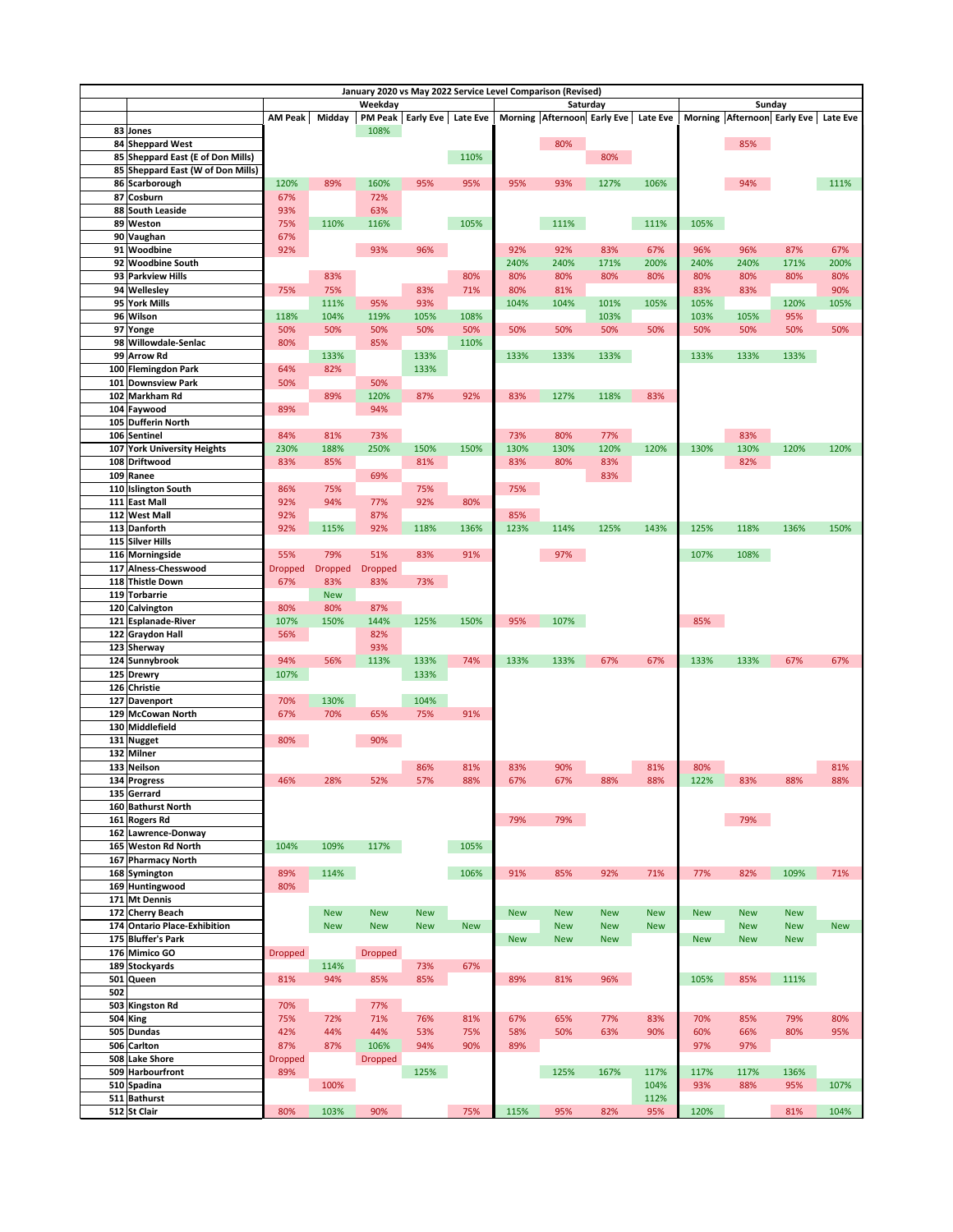|        | January 2020 vs May 2022 Service Level Comparison (Revised) |                                                               |            |                   |            |          |            |                             |                |          |            |                             |                |          |
|--------|-------------------------------------------------------------|---------------------------------------------------------------|------------|-------------------|------------|----------|------------|-----------------------------|----------------|----------|------------|-----------------------------|----------------|----------|
|        |                                                             | Weekday                                                       |            |                   |            |          |            | Saturday                    |                |          |            | Sunday                      |                |          |
|        |                                                             | <b>AM Peak</b>                                                | Midday     | PM Peak Early Eve |            | Late Eve |            | Morning Afternoon Early Eve |                | Late Eve |            | Morning Afternoon Early Eve |                | Late Eve |
|        | 900 Airport Express                                         | 75%                                                           | 83%        | 69%               | 77%        | 77%      |            | 108%                        | 106%           |          | 106%       | 108%                        | 106%           |          |
|        | 902 Markham Rd Express                                      |                                                               |            |                   |            |          |            |                             |                |          |            |                             |                |          |
|        | 903 Kennedy-Scarborough Ctr Exp.                            | <b>Dropped</b>                                                |            | <b>Dropped</b>    |            |          |            |                             |                |          |            |                             |                |          |
|        | 905 Eglinton East Express                                   | 108%                                                          | 120%       | 113%              | 118%       |          | 110%       | 110%                        |                |          | 108%       | 110%                        |                |          |
|        | 913 Progress Express                                        | 85%                                                           |            |                   |            |          |            |                             |                |          |            |                             |                |          |
|        | 924 Victoria Park Express                                   |                                                               |            |                   |            |          |            |                             |                |          |            |                             |                |          |
|        | 925 Don Mills Express                                       |                                                               |            |                   |            |          |            |                             |                |          |            |                             |                |          |
|        | 927 Highway 27 Express                                      | 98%                                                           | 68%        | 98%               | 71%        | 71%      |            |                             |                |          |            |                             |                |          |
|        | 929 Dufferin Express                                        | 103%                                                          | 105%       | 105%              | 108%       |          | <b>New</b> | <b>New</b>                  |                |          | <b>New</b> | <b>New</b>                  |                |          |
|        | 935 Jane Express                                            | 83%                                                           | 79%        | 81%               | 75%        |          |            |                             |                |          |            |                             |                |          |
|        | 937 Islington Express                                       | 77%                                                           |            | 86%               |            |          |            |                             |                |          |            |                             |                |          |
|        | 939 Finch Express                                           | 67%                                                           | 50%        | 67%               | 104%       |          |            |                             | <b>Dropped</b> |          |            |                             | <b>Dropped</b> |          |
|        | 941 Keele Express                                           | 104%                                                          | <b>New</b> | 110%              |            |          |            |                             |                |          |            |                             |                |          |
|        | 943 Kennedy Express                                         | <b>New</b>                                                    |            | <b>New</b>        |            |          |            |                             |                |          |            |                             |                |          |
|        | 944 Kipling South Express                                   |                                                               |            |                   |            |          |            |                             |                |          |            |                             |                |          |
|        | 945 Kipling Express                                         | 82%                                                           |            | 80%               |            |          |            |                             |                |          |            |                             |                |          |
|        | 952 Lawrence West Express                                   | 110%                                                          |            |                   |            |          |            |                             |                |          |            |                             |                |          |
|        | 953 Steeles East Express                                    | 96%                                                           |            | 103%              |            |          |            |                             |                |          |            |                             |                |          |
|        | 954 Lawrence East Express                                   | 104%                                                          |            | 113%              |            |          |            |                             |                |          |            |                             |                |          |
|        | 960 Steeles West Express                                    | 133%                                                          | <b>New</b> | 167%              | <b>New</b> |          | <b>New</b> | <b>New</b>                  |                |          | <b>New</b> | <b>New</b>                  |                |          |
|        | 968 Warden Express                                          | <b>New</b>                                                    |            | <b>New</b>        |            |          |            |                             |                |          |            |                             |                |          |
|        | 984 Sheppard West Express                                   |                                                               | 111%       |                   |            |          |            |                             |                |          |            |                             |                |          |
|        | 985 Sheppard East Express                                   |                                                               |            |                   |            |          |            |                             |                |          |            |                             |                |          |
|        | 986 Scarborough Express                                     | 83%                                                           |            | 81%               |            |          |            |                             |                |          |            |                             |                |          |
|        | 989 Weston Express                                          |                                                               |            | 87%               |            |          |            |                             |                |          |            |                             |                |          |
|        | 995 York Mills Express                                      | 95%                                                           | 94%        | 95%               |            |          |            |                             |                |          |            |                             |                |          |
|        | 996 Wilson Express                                          | 103%                                                          | 109%       | 133%              |            |          |            |                             |                |          |            |                             |                |          |
|        |                                                             |                                                               |            |                   |            |          |            |                             |                |          |            |                             |                |          |
| Notes: |                                                             |                                                               |            |                   |            |          |            |                             |                |          |            |                             |                |          |
|        | 41 Keele                                                    | Weekday service converted from artics to standard sized buses |            |                   |            |          |            |                             |                |          |            |                             |                |          |
|        | 60/960 Steeles West                                         | Route restructured                                            |            |                   |            |          |            |                             |                |          |            |                             |                |          |
|        | 92 Woodbine South                                           | 2022 weekend service reflects summer conditions               |            |                   |            |          |            |                             |                |          |            |                             |                |          |
|        | 107 York University Heights                                 | Route restructured                                            |            |                   |            |          |            |                             |                |          |            |                             |                |          |
|        | 121 Esplanade-River                                         | Route restructured                                            |            |                   |            |          |            |                             |                |          |            |                             |                |          |
|        | 503 Kingston Road                                           | 2020 service operated with buses                              |            |                   |            |          |            |                             |                |          |            |                             |                |          |
|        | 505 Dundas                                                  | 2020 service operated with buses                              |            |                   |            |          |            |                             |                |          |            |                             |                |          |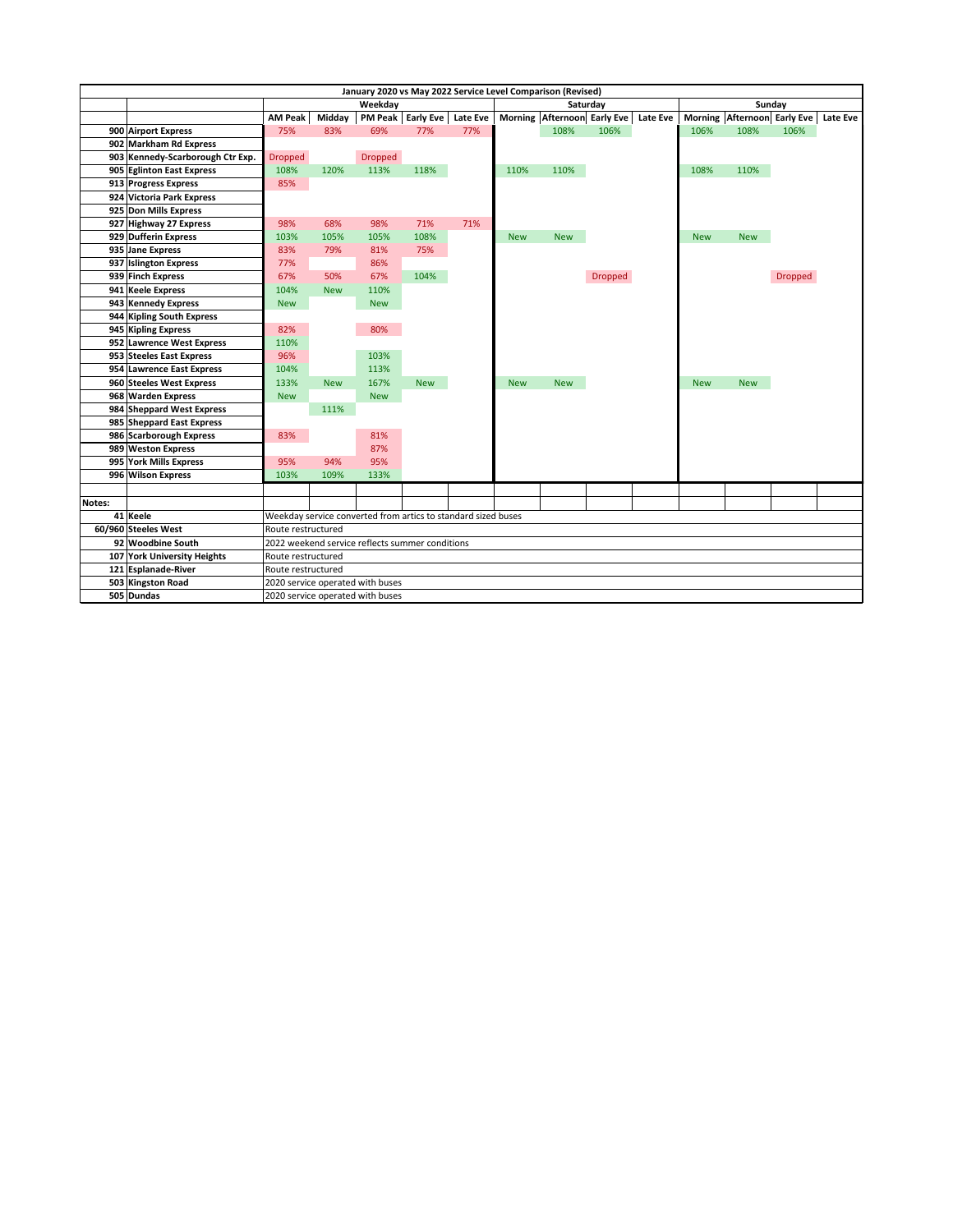|          | January 2020 vs May 2022 Headway Comparison (Minutes) (Revised) |                     |                  |                    |                  |                 |                 |                 |                             |                 |                 |                             |                 |                 |
|----------|-----------------------------------------------------------------|---------------------|------------------|--------------------|------------------|-----------------|-----------------|-----------------|-----------------------------|-----------------|-----------------|-----------------------------|-----------------|-----------------|
|          |                                                                 |                     |                  | Weekdav            |                  |                 |                 |                 | Saturday                    |                 |                 |                             | Sunday          |                 |
|          |                                                                 | <b>AM Peak</b>      | Midday           | <b>PM Peak</b>     | <b>Early Eve</b> | <b>Late Eve</b> |                 |                 | Morning Afternoon Early Eve | Late Eve        |                 | Morning Afternoon Early Eve |                 | <b>Late Eve</b> |
|          | 1 Yonge-University                                              | $-1.15$             | 0.32             | $-0.90$            | 0.00             | 0.00            | $-2.32$         | $-0.87$         | 0.45                        | $-2.00$         | $-1.00$         | $-1.17$                     | $-2.00$         | $-2.00$         |
|          | 2 Bloor-Danforth<br>3 Scarborough                               | $-1.65$<br>0.00     | $-0.67$<br>0.00  | $-1.48$<br>0.00    | $-3.55$<br>0.00  | $-2.38$<br>0.00 | $-1.30$<br>0.00 | $-0.38$<br>0.00 | $-1.75$<br>0.00             | 0.00<br>0.00    | $-0.77$<br>0.00 | $-0.48$<br>0.00             | $-2.38$<br>0.00 | $-2.38$<br>0.00 |
|          | 4 Sheppard                                                      | 0.00                | 0.00             | 0.00               | 0.00             | 0.00            | 0.00            | 0.00            | 0.00                        | 0.00            | 0.00            | 0.00                        | 0.00            | 0.00            |
|          | 7 Bathurst                                                      | $-2.00$             | $-2.00$          | $-2.50$            | $-2.50$          | $-1.25$         | 0.00            | 0.00            | 0.00                        | 0.00            | 0.00            | 0.00                        | $-1.50$         | 0.00            |
|          | 8 Broadview                                                     | 0.00                | 0.00             | 0.00               | 0.00             | 0.00            | 0.00            | 0.00            | 0.00                        | 0.00            | 0.00            | 0.00                        | 0.00            | 0.00            |
|          | 9 Bellamy                                                       | 0.00                | 0.33             | 2.00               | $-5.00$          | 0.00            | 0.00            | 0.00            | 0.00                        | 0.00            | 0.00            | 0.00                        | 0.00            | 0.00            |
|          | 10 Van Horne                                                    | $-15.00$            | 0.00             | $-20.00$           | 0.00             | 0.00            | 0.00            | 0.00            | 0.00                        | 0.00            | 0.00            | 0.00                        | 0.00            | 0.00            |
| 11       | <b>Bayview</b>                                                  | $-2.50$             | 0.00             | $-1.50$            | 0.00             | 0.00            | 0.00            | 0.00            | 0.00                        | 0.00            | 0.00            | 0.00                        | 0.00            | 0.00            |
| 12       | Kingston Rd                                                     | 0.17                | 0.00             | 0.08               | 0.00             | 0.00            | 0.00            | 0.00            | 0.00                        | 0.00            | 0.00            | 0.00                        | 0.00            | 0.00            |
| 13       | <b>Avenue Road</b>                                              | $-4.33$             | 0.00             | $-10.00$           | 0.00             | 0.00            | 0.00            | 0.00            | 0.00                        | 0.00            | 0.00            | 0.00                        | 0.00            | 0.00            |
| 14       | Glencairn                                                       | $-6.00$             | $-6.00$          | $-5.00$            | $-4.00$          | $-1.00$         | $-3.00$         | $-4.00$         | $-2.00$                     | $-1.00$         | $-2.00$         | $-2.00$                     | $-1.00$         | $-1.00$         |
| 15       | Evans                                                           | 0.00                | 0.00             | 0.00               | 0.00             | 0.00            | 0.00            | 0.00            | 0.00                        | 0.00            | 0.00            | 0.00                        | 0.00            | 0.00            |
|          | 16 McCowan                                                      | $-1.50$             | 0.00             | 0.67               | 0.00             | 0.00            | 0.00            | 0.00            | 0.00                        | 0.00            | 0.00            | 0.00                        | 0.00            | 0.00            |
| 17       | <b>Birchmount</b>                                               | $-1.00$             | 0.50             | 0.00               | $-2.00$          | 0.00            | $-4.00$         | $-2.00$         | $-2.00$                     | 0.00            | 0.00            | 0.00                        | 0.00            | 0.00            |
|          | 19 Bay                                                          | $-10.00$            | $-5.00$          | $-5.50$            | $-15.00$         | 0.00            | $-7.00$         | $-9.00$         | $-10.00$                    | $-6.00$         | $-7.00$         | $-9.00$                     | $-10.00$        | $-6.00$         |
| 20<br>21 | Cliffside<br><b>Brimley</b>                                     | 1.00<br>$-5.00$     | 1.00<br>$-1.00$  | 2.00<br>$-3.00$    | 2.00<br>$-2.00$  | 0.00<br>0.00    | 4.00<br>0.00    | 3.00<br>$-3.00$ | 2.00<br>0.00                | 0.00<br>0.00    | 4.00<br>0.00    | 2.00<br>$-4.00$             | 0.00<br>0.00    | 0.00<br>0.00    |
| 22       | Coxwell                                                         | 0.00                | 0.00             | 0.00               | 1.00             | 0.00            | 0.00            | $-0.25$         | 0.00                        | 0.00            | 0.00            | 0.00                        | 0.00            | 0.00            |
| 23       | <b>Dawes</b>                                                    | $-1.50$             | $-1.00$          | $-1.00$            | $-1.00$          | $-1.00$         | 0.00            | 0.00            | 0.00                        | 0.00            | 0.00            | 0.00                        | 0.00            | 0.00            |
| 24       | Victoria Park                                                   | $-0.18$             | 0.00             | 0.68               | $-2.00$          | 0.00            | 0.00            | 0.00            | 0.00                        | 0.00            | 0.00            | $-1.50$                     | 0.00            | 0.00            |
| 25       | <b>Don Mills</b>                                                | 0.00                | 1.50             | 0.60               | 2.25             | $-2.38$         | $-0.50$         | 1.00            | 0.50                        | 0.00            | $-1.50$         | $-1.50$                     | $-0.50$         | 0.00            |
|          | 26 Dupont                                                       | $-16.00$            | $-4.00$          | $-6.00$            | 0.00             | 0.00            | 0.00            | 0.00            | 0.00                        | 0.00            | 0.00            | 0.00                        | 0.00            | 0.00            |
| 28       | <b>Bayview South</b>                                            | $-14.00$            | $-10.00$         | $-14.00$           | $-10.00$         | $-10.00$        | $-10.00$        | $-10.00$        | $-10.00$                    | $-10.00$        | $-10.00$        | $-10.00$                    | $-10.00$        | $-10.00$        |
|          | 29 Dufferin                                                     | 0.50                | 0.50             | $-0.50$            | 0.25             | $-1.00$         | $-2.25$         | $-1.50$         | 0.25                        | 0.00            | $-1.00$         | $-1.50$                     | 0.00            | 0.00            |
|          | 30 High Park                                                    | $-4.00$             | $-4.00$          | $-5.00$            | $-3.00$          | $-3.00$         | $-3.00$         | $-5.00$         | $-3.00$                     | $-3.00$         | $-3.00$         | 0.00                        | $-3.00$         | $-3.00$         |
| 31       | Greenwood                                                       | 3.00                | 0.00             | 1.33               | 0.00             | $-5.00$         | $-10.00$        | $-10.00$        | $-10.00$                    | $-5.00$         | $-10.00$        | $-10.00$                    | $-5.00$         | $-5.00$         |
| 32       | <b>Eglinton West</b>                                            | $-0.68$             | $-0.42$          | $-0.30$            | $-0.62$          | $-0.38$         | $-0.67$         | $-1.02$         | $-0.55$                     | $-0.55$         | $-0.72$         | $-0.62$                     | $-0.55$         | 0.00            |
| 33       | <b>Forest Hill</b>                                              | 12.00               | 12.00            | 12.00              | 0.00             | 0.00            | 0.00            | 0.00            | 0.00                        | 0.00            | 0.00            | 0.00                        | 0.00            | 0.00            |
| 34       | <b>Eglinton East</b>                                            | $-0.95$             | $-1.50$          | $-0.78$            | $-1.80$          | $-2.67$         | $-0.12$         | 0.12            | 0.13                        | $-0.10$         | $-0.53$         | $-0.12$                     | $-0.27$         | $-0.10$         |
| 35       | Jane                                                            | 0.17                | $-0.50$          | 0.00               | 0.25             | $-0.50$         | 1.00            | 0.50            | $-0.50$                     | 0.00            | 0.00            | 1.50                        | $-1.00$         | $-0.50$         |
| 36<br>37 | <b>Finch West</b><br>Islington                                  | 0.00<br>0.85        | 0.00<br>$-2.50$  | 0.00<br>$-2.23$    | 0.00<br>$-1.50$  | 0.00<br>$-2.00$ | 0.00<br>$-1.83$ | 0.00<br>$-1.50$ | 0.00<br>$-2.38$             | 0.00<br>$-3.00$ | 0.00<br>$-2.45$ | 0.00<br>$-3.50$             | 0.00<br>$-1.50$ | 0.00<br>0.00    |
| 38       | <b>Highland Creek</b>                                           | $-2.00$             | $-1.87$          | $-4.50$            | $-2.00$          | $-5.00$         | $-2.00$         | $-1.00$         | $-2.00$                     | 0.00            | $-3.00$         | $-2.00$                     | $-3.00$         | 0.00            |
| 39       | <b>Finch East</b>                                               | $-0.13$             | 0.00             | 0.00               | 0.25             | 0.00            | 0.00            | $-0.25$         | 0.50                        | 0.00            | 0.00            | 0.50                        | 0.00            | 0.00            |
| 40       | <b>Junction-Dundas West</b>                                     | $-1.00$             | 0.00             | $-1.00$            | 0.00             | 0.00            | $-6.25$         | $-6.25$         | 0.00                        | 0.00            | $-5.25$         | $-5.25$                     | 0.00            | 0.00            |
| 41       | Keele                                                           | 7.50                | 3.00             | 7.30               | 3.75             | 8.50            | 0.00            | 0.00            | 0.00                        | 0.00            | $-2.00$         | $-0.50$                     | 3.50            | 2.00            |
| 42       | Cummer                                                          | 0.00                | $-0.75$          | $-0.50$            | $-0.50$          | $-6.00$         | $-3.00$         | $-1.50$         | $-2.00$                     | $-2.00$         | $-4.00$         | $-4.00$                     | $-4.00$         | $-3.00$         |
| 43       | Kennedy                                                         | 1.17                | 0.00             | 0.72               | 0.00             | 0.00            | 0.00            | 0.00            | 0.00                        | 0.00            | 0.00            | $-0.43$                     | 0.00            | 0.00            |
| 44       | Kipling South                                                   | $-1.00$             | $-3.50$          | $-1.00$            | $-2.00$          | $-2.00$         | 0.00            | 0.00            | 0.00                        | 0.00            | 0.00            | 0.00                        | 0.00            | 0.00            |
| 45       | Kipling                                                         | 3.00                | 0.00             | 0.25               | 0.00             | 1.50            | 0.00            | 0.00            | 0.00                        | 0.00            | 0.50            | 0.00                        | 0.00            | 0.00            |
| 46       | <b>Martin Grove</b>                                             | 0.00                | 0.00             | 0.00               | $-4.00$          | 0.00            | $-5.00$         | $-3.00$         | 0.00                        | 0.00            | $-4.00$         | $-3.00$                     | 0.00            | 0.00            |
| 47       | Lansdowne                                                       | 0.75                | 0.00             | 1.50               | 0.50             | 0.25            | 0.50            | 0.50            | 0.00                        | 0.00            | 0.00            | 0.00                        | 0.00            | 0.00            |
| 48<br>49 | Rathburn<br><b>Bloor West</b>                                   | $-10.00$<br>$-7.50$ | 0.00<br>$-17.50$ | $-8.00$<br>$-5.00$ | 0.00<br>$-16.50$ | 0.00<br>0.00    | 0.00<br>0.00    | 0.00<br>0.00    | 0.00<br>0.00                | 0.00<br>0.00    | 0.00<br>0.00    | 0.00<br>0.00                | 0.00<br>0.00    | 0.00<br>0.00    |
| 50       | <b>Burnhamthorpe</b>                                            | 0.00                | 0.00             | 0.00               | 0.00             | 0.00            | 0.00            | 0.00            | 0.00                        | 0.00            | $-0.50$         | $-0.50$                     | 0.00            | 0.00            |
| 51       | Leslie                                                          | $-6.00$             | 0.00             | $-9.00$            | 0.00             | 0.00            | 0.00            | 0.00            | 0.00                        | 0.00            | 0.00            | 0.00                        | 0.00            | 0.00            |
| 52       | <b>Lawrence West</b>                                            | $-0.10$             | $-0.75$          | $-0.45$            | $-0.67$          | 0.00            | $-1.00$         | $-1.10$         | $-1.67$                     | 0.00            | $-3.00$         | $-2.17$                     | $-0.67$         | $-0.67$         |
| 53       | <b>Steeles East</b>                                             | $-0.50$             | $-0.75$          | $-0.67$            | $-0.50$          | $-3.00$         | $-1.67$         | $-1.25$         | $-1.50$                     | 0.00            | $-1.00$         | $-1.50$                     | $-0.25$         | 0.00            |
| 54       | Lawrence East                                                   | $-0.50$             | $-1.00$          | $-0.37$            | $-0.75$          | 0.00            | 0.00            | 0.17            | 1.25                        | 1.00            | 0.38            | 0.25                        | 0.50            | 0.83            |
|          | 55 Warren Park                                                  | $-15.00$            | 0.00             | $-15.00$           | 0.00             | 0.00            | 0.00            | 0.00            | 0.00                        | 0.00            | 0.00            | 0.00                        | 0.00            | 0.00            |
|          | 56 Leaside                                                      | $-5.00$             | $-3.00$          | $-5.50$            | 2.00             | 7.00            | 3.00            | 1.00            | $-2.00$                     | 2.00            | 3.00            | 0.00                        | $-1.00$         | 2.00            |
|          | 57 Midland                                                      | $-0.50$             | $-2.00$          | $-1.00$            | 1.00             | $-1.00$         | 0.50            | 0.00            | $-0.50$                     | 0.00            | 0.50            | 0.50                        | 0.00            | 0.00            |
|          | 59 Maple Leaf<br>60 Steeles West                                | 0.00                | 0.00             | 1.00               | 0.00             | 0.00            | 0.00            | 0.00            | 0.00                        | 0.00            | 0.00<br>$-4.50$ | 0.00                        | 0.00            | 0.00            |
|          | 61 Avenue Rd North                                              | $-3.50$<br>$-2.00$  | $-5.50$<br>0.00  | $-4.00$<br>$-1.00$ | $-6.50$<br>0.00  | $-2.00$<br>0.00 | $-4.50$<br>0.00 | $-5.38$<br>0.00 | $-2.92$<br>0.00             | $-2.00$<br>0.00 | 0.00            | $-5.00$<br>0.00             | $-2.50$<br>0.00 | $-2.00$<br>0.00 |
|          | 62 Mortimer                                                     | 0.00                | 0.00             | 0.00               | 0.00             | 0.00            | 0.00            | 0.00            | 0.00                        | 0.00            | 0.00            | 0.00                        | 0.00            | 0.00            |
|          | 63 Ossington                                                    | $-1.00$             | $-3.00$          | $-0.25$            | $-4.00$          | 0.00            | $-1.25$         | $-1.25$         | $-1.00$                     | $-2.00$         | $-1.00$         | $-1.50$                     | 0.00            | 0.00            |
|          | 64 Main                                                         | $-0.67$             | $-3.00$          | $-0.67$            | $-11.00$         | $-1.00$         | 1.00            | $-3.00$         | $-2.00$                     | $-2.00$         | $-3.00$         | 7.00                        | $-4.00$         | $-2.00$         |
|          | 65 Parliament                                                   | 0.00                | 0.00             | 0.00               | 1.00             | 1.00            | $-1.00$         | $-4.00$         | $-2.00$                     | 0.00            | 0.00            | $-3.00$                     | $-1.00$         | 0.00            |
|          | 66 Prince Edward                                                | $-1.22$             | 0.00             | $-2.03$            | $-5.00$          | $-3.00$         | 0.00            | 0.00            | 0.00                        | 0.00            | 0.00            | 0.00                        | 0.00            | 0.00            |
|          | 67 Pharmacy                                                     | 0.00                | 0.00             | 0.00               | 0.00             | 0.00            | 0.00            | 0.00            | 0.00                        | 0.00            | 0.00            | 0.00                        | 0.00            | 0.00            |
|          | 68 Warden                                                       | $-1.75$             | 1.00             | $-3.00$            | 0.00             | 2.00            | 0.00            | 0.00            | 0.00                        | 0.00            | 0.00            | 0.00                        | 0.00            | 0.00            |
|          | 69 Warden South                                                 | $-1.00$             | $-0.50$          | 0.00               | 0.00             | 0.00            | 0.00            | 0.00            | 0.00                        | 0.00            | 0.00            | 0.00                        | 0.00            | 0.00            |
|          | 70 O'Connor                                                     | $-1.50$             | $-2.00$          | $-0.50$            | $-2.00$          | 0.00            | $-1.00$         | $-2.00$         | $1.00\,$                    | $-3.00$         | 0.00            | $-2.00$                     | $-3.00$         | 0.00            |
|          | 71 Runnymede<br>72 Pape                                         | $-2.00$<br>0.00     | 0.50<br>0.50     | $-2.00$<br>0.02    | 0.50<br>0.00     | 0.00<br>0.00    | $-1.00$<br>0.00 | $-3.00$<br>0.00 | 0.00<br>0.00                | 0.00<br>0.00    | 0.00<br>0.00    | 0.00<br>0.00                | 0.00<br>0.00    | 0.00<br>0.00    |
|          | 73 Royal York                                                   | $-0.38$             | $-0.15$          | $-1.13$            | $-1.50$          | 0.00            | $-1.00$         | $-1.00$         | 1.00                        | $-1.00$         | 2.02            | 2.02                        | 4.00            | $-1.00$         |
|          | 74 Mt Pleasant                                                  | $-3.00$             | $-6.00$          | $-3.00$            | 0.00             | 0.00            | $-9.00$         | $-9.00$         | 0.00                        | 0.00            | $-9.00$         | $-9.00$                     | 0.00            | 0.00            |
|          | 75 Sherbourne                                                   | $-1.50$             | $-1.50$          | 0.00               | 0.00             | 0.00            | 0.00            | 0.00            | 1.00                        | 1.00            | 0.00            | 0.00                        | 1.00            | 1.00            |
|          | 76 Royal York South                                             | $-1.77$             | 0.58             | $-1.85$            | $-1.43$          | 1.00            | 0.55            | $-0.58$         | 1.00                        | 1.00            | 0.55            | 0.55                        | 1.00            | 1.00            |
|          | 77 Swansea                                                      | $-6.00$             | $-16.50$         | $-6.00$            | $-13.50$         | $-10.00$        | $-18.00$        | $-20.00$        | $-12.00$                    | $-7.00$         | $-15.00$        | $-15.00$                    | $-12.00$        | $-7.00$         |
|          | 78 St Andrews                                                   | $-5.00$             | 0.00             | 0.00               | 0.00             | 0.00            | 0.00            | 0.00            | 0.00                        | 0.00            | 0.00            | 0.00                        | 0.00            | 0.00            |
|          | 79 Scarlett Rd                                                  | 0.00                | $-0.50$          | 0.00               | $-2.00$          | 0.00            | $-3.00$         | 0.00            | 0.50                        | $-5.00$         | $-3.00$         | $-3.00$                     | $-5.00$         | $-5.00$         |
|          | 80 Queensway                                                    | 0.00                | 0.00             | 0.00               | 0.00             | 0.00            | 0.00            | 0.00            | 0.00                        | 0.00            | 0.00            | 0.00                        | 0.00            | 0.00            |
| 81       | <b>Thorncliffe Park</b>                                         | $-1.33$             | 0.00             | 1.00               | $-2.00$          | $-8.00$         | 0.00            | 0.00            | 0.00                        | 0.00            | 0.00            | 0.00                        | 0.00            | 0.00            |
|          | 82 Rosedale                                                     | 0.00                | 0.00             | 0.00               | 0.00             | 0.00            | 0.00            | 0.00            | 0.00                        | 0.00            | 0.00            | 0.00                        | 0.00            | 0.00            |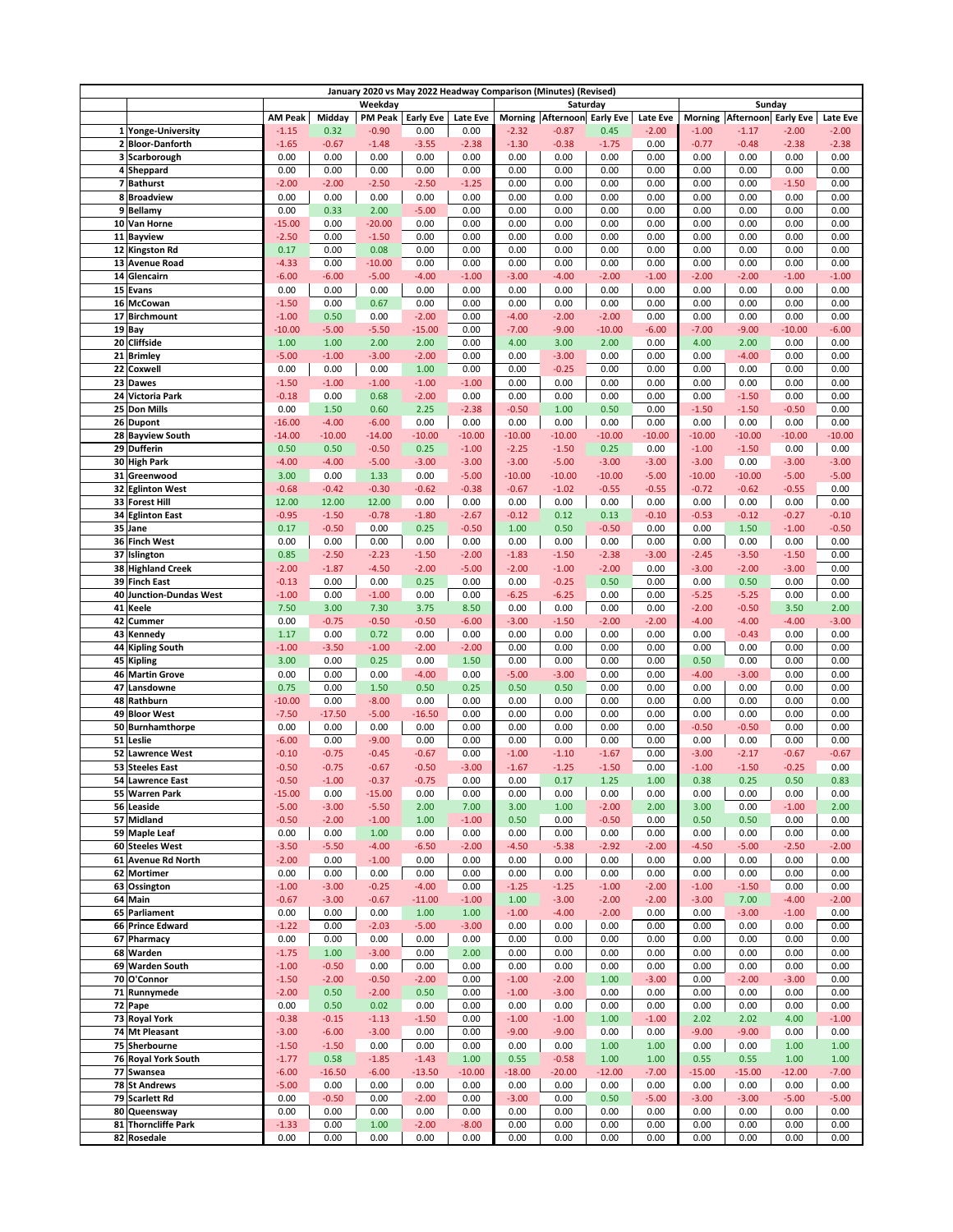|     |                                                    |                     |                    | January 2020 vs May 2022 Headway Comparison (Minutes) (Revised) |                    |                 |                 |                 |                             |                  |                 |                 |                  |                  |
|-----|----------------------------------------------------|---------------------|--------------------|-----------------------------------------------------------------|--------------------|-----------------|-----------------|-----------------|-----------------------------|------------------|-----------------|-----------------|------------------|------------------|
|     |                                                    |                     |                    | Weekday                                                         |                    |                 |                 |                 | Saturday                    |                  |                 |                 | Sunday           |                  |
|     |                                                    | <b>AM Peak</b>      | Midday             | <b>PM Peak</b>                                                  | <b>Early Eve</b>   | <b>Late Eve</b> |                 |                 | Morning Afternoon Early Eve | Late Eve         | Morning         | Afternoon       | <b>Early Eve</b> | Late Eve         |
|     | 83 Jones<br>84 Sheppard West                       | 0.00<br>0.00        | 0.00<br>0.00       | 1.00<br>0.00                                                    | 0.00<br>0.00       | 0.00<br>0.00    | 0.00<br>0.00    | 0.00<br>$-1.50$ | 0.00<br>0.00                | 0.00<br>0.00     | 0.00<br>0.00    | 0.00<br>$-1.25$ | 0.00<br>0.00     | 0.00<br>0.00     |
|     | 85 Sheppard East (E of Don Mills)                  | 0.00                | 0.00               | 0.00                                                            | 0.00               | 1.00            | 0.00            | 0.00            | $-2.00$                     | 0.00             | 0.00            | 0.00            | 0.00             | 0.00             |
|     | 85 Sheppard East (W of Don Mills)                  | 0.00                | 0.00               | 0.00                                                            | 0.00               | 0.00            | 0.00            | 0.00            | 0.00                        | 0.00             | 0.00            | 0.00            | 0.00             | 0.00             |
| 86  | Scarborough                                        | 1.00                | $-0.85$            | 3.00                                                            | $-0.50$            | $-0.50$         | $-0.33$         | $-0.40$         | 2.00                        | 0.50             | 0.00            | $-0.50$         | 0.00             | 1.00             |
| 87  | Cosburn                                            | $-3.00$             | 0.00               | $-2.50$                                                         | 0.00               | 0.00            | 0.00            | 0.00            | 0.00                        | 0.00             | 0.00            | 0.00            | 0.00             | 0.00             |
| 88  | <b>South Leaside</b>                               | $-0.50$             | 0.00               | $-4.50$                                                         | 0.00               | 0.00            | 0.00            | 0.00            | 0.00                        | 0.00             | 0.00            | 0.00            | 0.00             | 0.00             |
| 89  | Weston                                             | $-2.25$             | 1.00               | 1.50                                                            | 0.00               | 0.50            | 0.00            | 1.00            | 0.00                        | 1.00             | 0.50            | 0.00            | 0.00             | 0.00             |
| 91  | 90 Vaughan<br>Woodbine                             | $-2.50$<br>$-1.00$  | 0.00<br>0.00       | 0.00<br>$-1.00$                                                 | 0.00<br>$-1.00$    | 0.00<br>0.00    | 0.00<br>$-2.00$ | 0.00<br>$-2.00$ | 0.00<br>$-4.00$             | 0.00<br>$-10.00$ | 0.00<br>$-1.00$ | 0.00<br>$-1.00$ | 0.00<br>$-3.00$  | 0.00<br>$-10.00$ |
|     | 92 Woodbine South                                  | 0.00                | 0.00               | 0.00                                                            | 0.00               | 0.00            | 7.00            | 7.00            | 5.00                        | 10.00            | 7.00            | 7.00            | 5.00             | 10.00            |
| 93  | <b>Parkview Hills</b>                              | 0.00                | $-5.00$            | 0.00                                                            | 0.00               | $-5.00$         | $-6.00$         | $-6.00$         | $-5.00$                     | $-5.00$          | $-6.00$         | $-6.00$         | $-5.00$          | $-5.00$          |
|     | 94 Wellesley                                       | $-2.50$             | $-2.50$            | 0.00                                                            | $-2.00$            | $-4.00$         | $-1.50$         | $-1.50$         | 0.00                        | 0.00             | $-1.25$         | $-1.25$         | 0.00             | $-1.00$          |
| 95  | <b>York Mills</b>                                  | 0.00                | 1.00               | $-0.25$                                                         | $-0.50$            | 0.00            | 0.25            | 0.25            | 0.12                        | 0.50             | 0.50            | 0.00            | 2.00             | 0.50             |
| 96  | Wilson                                             | 1.50                | 0.50               | 2.00                                                            | 0.50               | 0.75            | 0.00            | 0.00            | 0.25                        | 0.00             | 0.25            | 0.50            | $-0.50$          | 0.00             |
|     | 97 Yonge                                           | $-15.00$            | $-15.00$           | $-15.00$                                                        | $-15.00$           | $-15.00$        | $-15.00$        | $-15.00$        | $-15.00$                    | $-15.00$         | $-15.00$        | $-15.00$        | $-15.00$         | $-15.00$         |
| 98  | Willowdale-Senlac                                  | $-4.00$             | 0.00               | $-3.00$                                                         | 0.00               | 2.00            | 0.00            | 0.00            | 0.00                        | 0.00             | 0.00            | 0.00            | 0.00             | 0.00             |
|     | 99 Arrow Rd                                        | 0.00                | 5.00               | 0.00                                                            | 5.00               | 0.00            | 5.00            | 5.00            | 5.00                        | 0.00             | 5.00            | 5.00            | 5.00             | 0.00             |
| 101 | 100 Flemingdon Park<br><b>Downsview Park</b>       | $-2.00$<br>$-10.00$ | $-1.42$<br>0.00    | 0.00                                                            | 2.33<br>0.00       | 0.00<br>0.00    | 0.00<br>0.00    | 0.00<br>0.00    | 0.00<br>0.00                | 0.00<br>0.00     | 0.00<br>0.00    | 0.00<br>0.00    | 0.00<br>0.00     | 0.00<br>0.00     |
| 102 | <b>Markham Rd</b>                                  | 0.00                | $-0.88$            | $-10.00$<br>1.20                                                | $-0.90$            | $-0.63$         | $-2.00$         | 2.00            | 1.50                        | $-2.00$          | 0.00            | 0.00            | 0.00             | 0.00             |
| 104 | Faywood                                            | $-2.00$             | 0.00               | $-1.00$                                                         | 0.00               | 0.00            | 0.00            | 0.00            | 0.00                        | 0.00             | 0.00            | 0.00            | 0.00             | 0.00             |
| 105 | <b>Dufferin North</b>                              | 0.00                | 0.00               | 0.00                                                            | 0.00               | 0.00            | 0.00            | 0.00            | 0.00                        | 0.00             | 0.00            | 0.00            | 0.00             | 0.00             |
| 106 | Sentinel                                           | $-1.50$             | $-3.00$            | $-4.00$                                                         | 0.00               | 0.00            | $-4.00$         | $-2.00$         | $-3.00$                     | 0.00             | 0.00            | $-2.00$         | 0.00             | 0.00             |
|     | 107 St Regis                                       | 13.00               | 14.00              | 15.00                                                           | 10.00              | 10.00           | 7.00            | 7.00            | 5.00                        | 5.00             | 7.00            | 7.00            | 5.00             | 5.00             |
| 108 | Driftwood                                          | $-1.50$             | $-1.50$            | 0.00                                                            | $-2.50$            | 0.00            | $-2.50$         | $-2.00$         | $-2.50$                     | 0.00             | 0.00            | $-2.00$         | 0.00             | 0.00             |
| 109 | Ranee                                              | 0.00                | 0.00               | $-5.00$                                                         | 0.00               | 0.00            | 0.00            | 0.00            | $-5.00$                     | 0.00             | 0.00            | 0.00            | 0.00             | 0.00             |
|     | 110 Islington South<br>111 East Mall               | $-1.00$<br>$-1.00$  | $-3.00$<br>$-1.00$ | 0.00<br>$-3.00$                                                 | $-3.00$<br>$-1.50$ | 0.00<br>$-6.00$ | $-3.00$<br>0.00 | 0.00<br>0.00    | 0.00<br>0.00                | 0.00<br>0.00     | 0.00<br>0.00    | 0.00<br>0.00    | 0.00<br>0.00     | 0.00<br>0.00     |
|     | 112 West Mall                                      | $-0.75$             | 0.00               | $-1.50$                                                         | 0.00               | 0.00            | $-3.00$         | 0.00            | 0.00                        | 0.00             | 0.00            | 0.00            | 0.00             | 0.00             |
|     | 113 Danforth                                       | $-1.00$             | 3.00               | $-1.00$                                                         | 3.00               | 8.00            | 3.00            | 2.00            | 4.00                        | 9.00             | 6.00            | 3.00            | 8.00             | 10.00            |
|     | 115 Silver Hills                                   | 0.00                | 0.00               | 0.00                                                            | 0.00               | 0.00            | 0.00            | 0.00            | 0.00                        | 0.00             | 0.00            | 0.00            | 0.00             | 0.00             |
| 116 | Morningside                                        | $-2.90$             | $-1.85$            | $-3.40$                                                         | $-1.50$            | $-1.00$         | 0.00            | $-0.25$         | 0.00                        | 0.00             | 0.50            | 0.50            | 0.00             | 0.00             |
| 117 | Alness-Chesswood                                   | $-10.00$            | $-20.00$           | $-12.00$                                                        | 0.00               | 0.00            | 0.00            | 0.00            | 0.00                        | 0.00             | 0.00            | 0.00            | 0.00             | 0.00             |
|     | 118 Thistle Down                                   | $-10.00$            | $-5.00$            | $-5.00$                                                         | $-8.00$            | 0.00            | 0.00            | 0.00            | 0.00                        | 0.00             | 0.00            | 0.00            | 0.00             | 0.00             |
|     | 119 Torbarrie                                      | 0.00                | 30.00              | 0.00                                                            | 0.00               | 0.00            | 0.00            | 0.00            | 0.00                        | 0.00             | 0.00            | 0.00            | 0.00             | 0.00             |
|     | 120 Calvington<br>121 Fort York-Esplanade          | $-6.00$<br>1.00     | $-6.00$<br>10.00   | $-4.00$<br>8.00                                                 | 0.00<br>6.00       | 0.00<br>10.00   | 0.00<br>$-1.00$ | 0.00<br>1.00    | 0.00<br>0.00                | 0.00<br>0.00     | 0.00<br>$-3.00$ | 0.00<br>0.00    | 0.00<br>0.00     | 0.00<br>0.00     |
| 122 | <b>Graydon Hall</b>                                | $-7.00$             | 0.00               | $-2.50$                                                         | 0.00               | 0.00            | 0.00            | 0.00            | 0.00                        | 0.00             | 0.00            | 0.00            | 0.00             | 0.00             |
|     | 123 Sherway                                        | 0.00                | 0.00               | $-0.38$                                                         | 0.00               | 0.00            | 0.00            | 0.00            | 0.00                        | 0.00             | 0.00            | 0.00            | 0.00             | 0.00             |
| 124 | Sunnybrook                                         | $-0.50$             | $-8.00$            | 1.00                                                            | 5.00               | $-7.00$         | 5.00            | 5.00            | $-10.00$                    | $-10.00$         | 5.00            | 5.00            | $-10.00$         | $-10.00$         |
| 125 | <b>Drewry</b>                                      | 0.50                | 0.00               | 0.00                                                            | 5.00               | 0.00            | 0.00            | 0.00            | 0.00                        | 0.00             | 0.00            | 0.00            | 0.00             | 0.00             |
|     | 126 Christie                                       | 0.00                | 0.00               | 0.00                                                            | 0.00               | 0.00            | 0.00            | 0.00            | 0.00                        | 0.00             | 0.00            | 0.00            | 0.00             | 0.00             |
| 127 | Davenport                                          | $-7.00$             | 7.00               | 0.00                                                            | 1.00               | 0.00            | 0.00            | 0.00            | 0.00                        | 0.00             | 0.00            | 0.00            | 0.00             | 0.00             |
| 129 | <b>McCowan North</b><br>130 Middlefield            | $-2.50$<br>0.00     | $-3.00$<br>0.00    | $-2.25$<br>0.00                                                 | $-2.00$<br>0.00    | $-1.00$<br>0.00 | 0.00<br>0.00    | 0.00<br>0.00    | 0.00<br>0.00                | 0.00<br>0.00     | 0.00<br>0.00    | 0.00<br>0.00    | 0.00<br>0.00     | 0.00<br>0.00     |
|     | 131 Nugget                                         | $-2.00$             | 0.00               | $-1.00$                                                         | 0.00               | 0.00            | 0.00            | 0.00            | 0.00                        | 0.00             | 0.00            | 0.00            | 0.00             | 0.00             |
| 132 | <b>Milner</b>                                      | 0.00                | 0.00               | 0.00                                                            | 0.00               | 0.00            | 0.00            | 0.00            | 0.00                        | 0.00             | 0.00            | 0.00            | 0.00             | 0.00             |
|     | 133 Neilson                                        | 0.00                | 0.00               | 0.00                                                            | $-1.50$            | $-3.00$         | $-2.00$         | $-1.00$         | 0.00                        | $-3.00$          | $-3.00$         | 0.00            | 0.00             | $-3.00$          |
|     | 134 Progress                                       | $-4.07$             | $-11.47$           | $-3.58$                                                         | $-6.00$            | $-3.00$         | $-5.00$         | $-5.00$         | $-3.00$                     | $-3.00$          | 4.00            | $-3.00$         | $-3.00$          | $-3.00$          |
|     | 135 Gerrard                                        | 0.00                | 0.00               | 0.00                                                            | 0.00               | 0.00            | 0.00            | 0.00            | 0.00                        | 0.00             | 0.00            | 0.00            | 0.00             | 0.00             |
|     | 160 Bathurst North                                 | 0.00                | 0.00               | 0.00                                                            | 0.00               | 0.00            | 0.00            | 0.00            | 0.00                        | 0.00             | 0.00            | 0.00            | 0.00             | 0.00             |
|     | 161 Rogers Rd<br>162 Lawrence-Donway               | 0.00<br>0.00        | 0.00<br>0.00       | 0.00<br>0.00                                                    | 0.00<br>0.00       | 0.00<br>0.00    | $-4.00$<br>0.00 | $-4.00$<br>0.00 | 0.00<br>0.00                | 0.00<br>0.00     | 0.00<br>0.00    | $-4.00$<br>0.00 | 0.00<br>0.00     | 0.00<br>0.00     |
|     | 165 Weston Rd North                                | 0.25                | 1.00               | 1.25                                                            | 0.00               | 0.50            | 0.00            | 0.00            | 0.00                        | 0.00             | 0.00            | 0.00            | 0.00             | 0.00             |
|     | 167 Pharmacy North                                 | 0.00                | 0.00               | 0.00                                                            | 0.00               | 0.00            | 0.00            | 0.00            | 0.00                        | 0.00             | 0.00            | 0.00            | 0.00             | 0.00             |
|     | 168 Symington                                      | $-0.67$             | 1.50               | 0.00                                                            | 0.00               | 1.00            | $-1.00$         | $-1.50$         | $-1.00$                     | $-5.00$          | $-3.00$         | $-2.00$         | 1.00             | $-5.00$          |
|     | 169 Huntingwood                                    | $-5.00$             | 0.00               | 0.00                                                            | 0.00               | 0.00            | 0.00            | 0.00            | 0.00                        | 0.00             | 0.00            | 0.00            | 0.00             | 0.00             |
|     | 171 Mt Dennis                                      | 0.00                | 0.00               | 0.00                                                            | 0.00               | 0.00            | 0.00            | 0.00            | 0.00                        | 0.00             | 0.00            | 0.00            | 0.00             | 0.00             |
|     | 172 Cherry Beach                                   | 0.00                | 30.00              | 30.00                                                           | 30.00              | 0.00            | 20.00           | 15.00           | 15.00                       | 20.00            | 20.00           | 15.00           | 15.00            | 0.00             |
|     | 174 Ontario Place-Exhibition<br>175 Bluffer's Park | 0.00<br>0.00        | 20.00<br>0.00      | 20.00<br>0.00                                                   | 20.00<br>0.00      | 20.00<br>0.00   | 0.00<br>15.00   | 20.00<br>15.00  | 20.00<br>15.00              | 20.00<br>0.00    | 0.00<br>15.00   | 20.00<br>15.00  | 20.00<br>15.00   | 20.00<br>0.00    |
|     | 176 Mimico GO                                      | $-30.00$            | 0.00               | $-30.00$                                                        | 0.00               | 0.00            | 0.00            | 0.00            | 0.00                        | 0.00             | 0.00            | 0.00            | 0.00             | 0.00             |
|     | 189 Stockyards                                     | 0.00                | 3.00               | 0.00                                                            | $-8.00$            | $-10.00$        | 0.00            | 0.00            | 0.00                        | 0.00             | 0.00            | 0.00            | 0.00             | 0.00             |
|     | 501 Queen                                          | $-1.50$             | $-0.50$            | $-1.17$                                                         | $-1.33$            | 0.00            | $-1.00$         | $-1.50$         | $-0.33$                     | 0.00             | 0.50            | $-1.17$         | 1.00             | 0.00             |
|     | 503 Kingston Rd                                    | $-2.75$             | 0.00               | $-2.33$                                                         | 0.00               | 0.00            | 0.00            | 0.00            | 0.00                        | 0.00             | 0.00            | 0.00            | 0.00             | 0.00             |
|     | 504 King                                           | $-0.88$             | $-1.38$            | $-1.25$                                                         | $-1.25$            | $-1.12$         | $-1.88$         | $-1.75$         | $-1.25$                     | $-1.00$          | $-1.75$         | $-0.75$         | $-1.25$          | $-1.25$          |
|     | 505 Dundas                                         | $-5.25$             | $-5.00$            | $-4.50$                                                         | $-4.25$            | $-2.50$         | $-3.75$         | $-4.00$         | $-3.33$                     | $-1.00$          | $-4.00$         | $-2.75$         | $-2.00$          | $-0.50$          |
|     | 506 Carlton                                        | $-1.17$             | $-1.17$            | 0.50                                                            | $-0.50$            | $-1.00$         | $-1.00$         | 0.00            | 0.00                        | 0.00             | $-0.33$         | $-0.25$         | 0.00             | 0.00             |
|     | 508 Lake Shore<br>509 Harbourfront                 | $-20.00$<br>$-0.75$ | 0.00<br>0.00       | $-20.00$<br>0.00                                                | 0.00<br>2.00       | 0.00<br>0.00    | 0.00<br>0.00    | 0.00<br>1.50    | 0.00<br>4.00                | 0.00<br>1.33     | 0.00<br>1.33    | 0.00<br>1.00    | 0.00<br>2.50     | 0.00<br>0.00     |
|     | 510 Spadina                                        | 0.00                | $-0.02$            | 0.00                                                            | 0.00               | 0.00            | 0.00            | 0.00            | 0.00                        | 0.33             | $-0.33$         | $-0.50$         | $-0.25$          | 0.67             |
|     | 511 Bathurst                                       | 0.00                | 0.00               | 0.00                                                            | 0.00               | 0.00            | 0.00            | 0.00            | 0.00                        | 1.00             | 0.00            | 0.00            | 0.00             | 0.00             |
|     | 512 St Clair                                       | $-1.00$             | 0.17               | $-0.50$                                                         | 0.00               | $-2.50$         | 0.75            | $-0.25$         | $-1.50$                     | $-0.50$          | 1.25            | 0.00            | $-1.50$          | 0.33             |